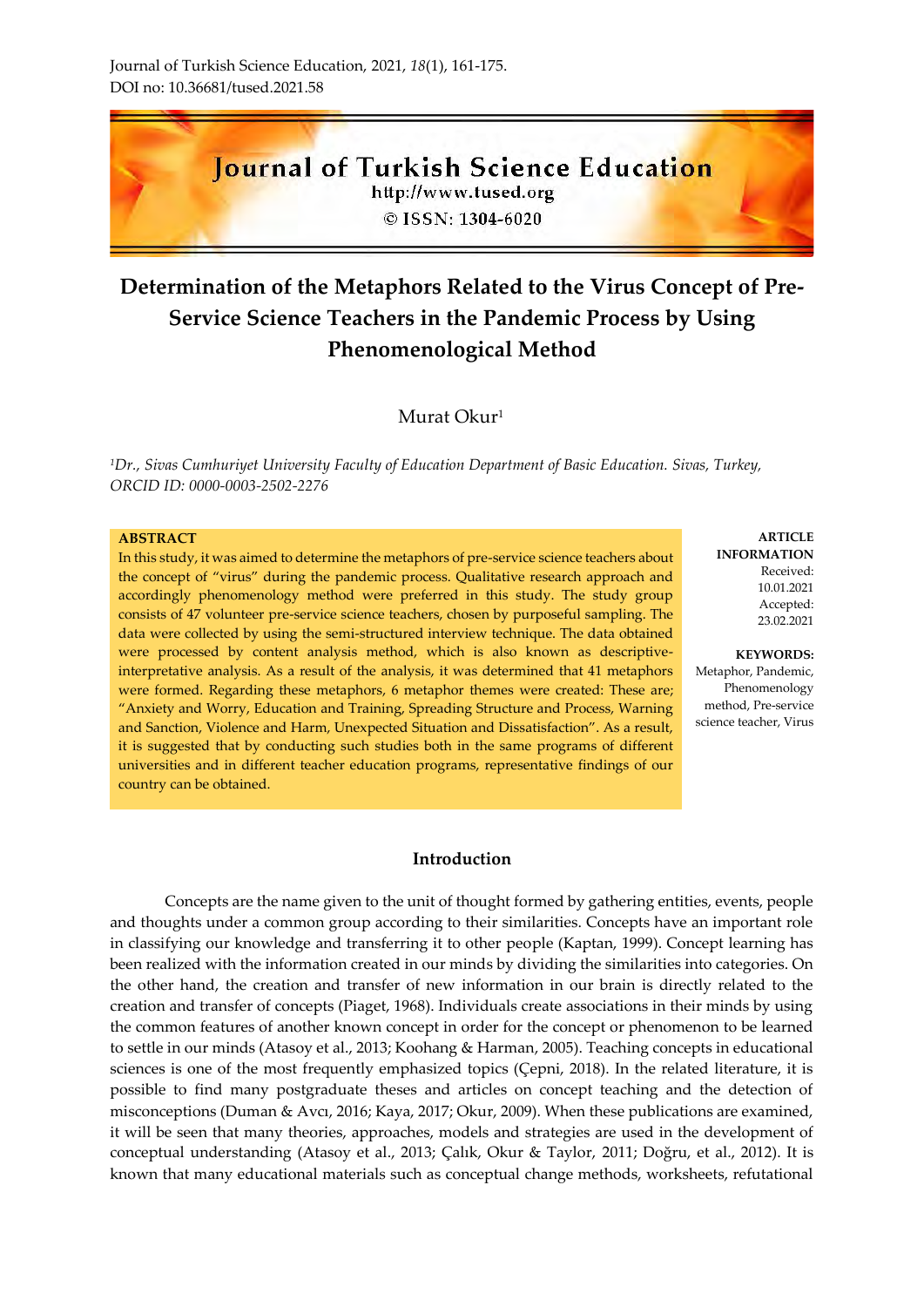texts, analogies, concept maps are used to eliminate misconceptions (Çalık et al., 2008; Demirbaş et al., 2011). Another method used in concept teaching is metaphors (Akşit & Erkan, 2015).

Metaphor is derived from the combination of the Greek words "meta and pherein" and can be translated as literally "moving beyond" (Levine, 2005; Öztürk, 2007). There are many definitions in the literature about metaphor. Metaphor is defined as a process of transferring knowledge from the similar to the unknown according to Ekiz (2001); a view, a way of thinking and seeing that allows us to understand and explain the unknowns around us according to Çelikten (2006); the formation and progress of our ideas, a factor that causes structuring in our minds according to Saban (2004); a tool used by individuals to explain surroundings according to Geçit and Gencer (2011); the use of concrete events in explaining abstract phenomena according to Kalyoncu & Liman (2013); and concretizing abstract concepts with the help of concepts that are placed in our minds through experiences in daily life according to Ekici (2016). According to Cerit (2008) individuals can make explanations using different simulations in order to perceive the environment and events they live in. Based on these definitions, we can define metaphor as the analysis of concepts that warn of explanation by occupying people's minds with the help of a different concept. Metaphors are frequently used in teaching subjects and concepts in many different disciplines such as psychology, sociology, language teaching, and education (Gibbs & Ortony, 2008). As seen in other fields, metaphors are a frequently used method in identifying and teaching concepts and topics in science education.

Due to the abundance of abstract concepts in science education, the decrease in students' attitudes and motivation towards science education and their academic achievement resulting in a decrease in students' interest in the course. In science teaching, explanation of concept associating with daily life is an important fact (Coştu, Ünal & Ayas, 2007). It is said that the experiences gained from daily life using metaphors are used as an important tool in concretizing abstract science concepts and in structuring the concepts by analyzing them in our minds (Anılan, 2017; Ergün & Kıyıcı, 2019; Kızılay & Tanık Önal, 2020). When the relevant literature is examined, it is seen that there have been many studies about metaphor in the field of education in recent years (Anılan, 2017; Beyoğlu & Demirali, 2018; Bolat, 2017; Duban & Arısoy, 2017; Ekiz & Gülay, 2018; Eren, 2018; Gezer, 2020; Girgin, 2019; İncebacak, Sarışan & Yaman, 2018; Karaca & Ada, 2018; Karapınar & Arıbaş, 2017; Limon & Durnalı, 2018; Namlı, Temel & Güllü, 2017; Radmard & Soysal, 2019; Şahin, 2019; Toksun, 2019; Turan, Yıldırım & Clickman, 2016; Yıldız, Sevilay & Özen, 2018). When the recent studies in the field of science education are examined in general, Kızılay and Tanık Önal (2020) in their study tried to reveal the perceptions of academicians in the field of science towards the science course through metaphors and concluded that "life, life and sun" metaphors were formed. In their study, Aksakal and Yılayaz (2019) tried to determine the perceptions of pre-service science teachers towards art in science activities and as a result, metaphors for art in science activities were revealed. Ergün and Kıyıcı (2019) aimed to determine the metaphorical perceptions of pre-service science teachers about STEM education, and accordingly revealed that preservice teachers perceived it as an interdisciplinary approach aiming to raise individuals who could find solutions to problems related to STEM education.

When metaphor studies on concept teaching in science education were examined, Carolan (2006) investigated metaphors used in environmental sciences. Vennille, Gribble, and Donovan (2006) analyzed students' metaphors about genes. Eilam (2009) stated that biology teachers produced metaphors with their own self-criticism and that these metaphors reveal the teaching experiences of experienced teachers and their professional development from the past and still continue. Kalra and Baveja (2012) examined the metaphors about the "science lesson" in their research. Lancor (2015) tried to identify which conceptual metaphors are used by students to explain the role of energy in various systems in an interdisciplinary science course. Demirci (2020) aimed to determine the perceptions of science and primary pre-service teachers about science-related subjects and concepts through metaphors in his study. In their study, Değirmenci, Karamustafaoğlu, and Karamustafaoğlu (2019) tried to reveal the differences of theology and science pre-service teachers' perceptions about the concept of "light" through metaphors. As a result of the research, it was determined that there are 44 different metaphors for the concept of light in the students studying theology, and 35 different metaphors in the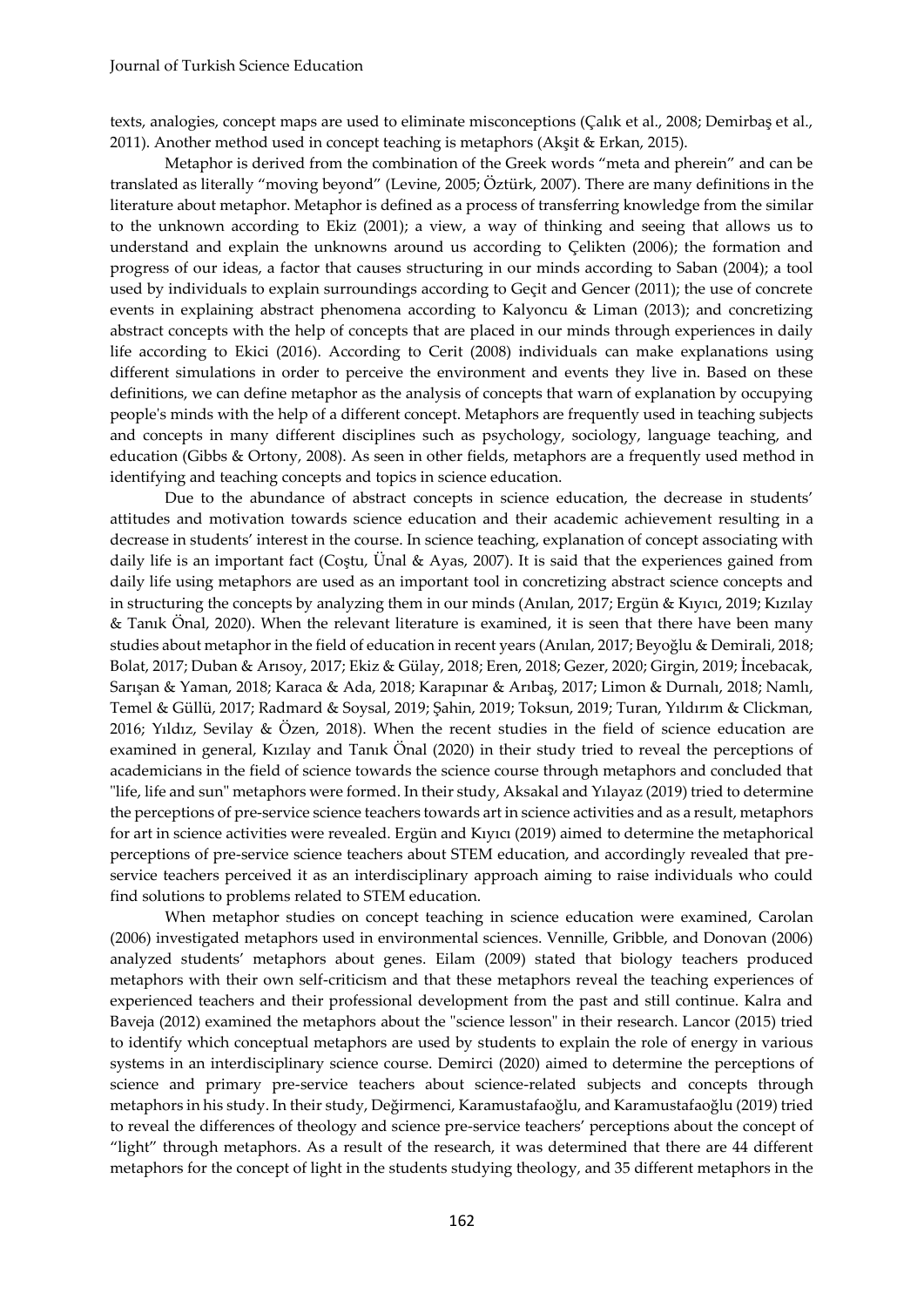students studying science. Gürlen and Köseoğlu (2019) also tried to identify metaphors about the concepts of "soil" and "soil pollution" in a study conducted with university students. It has been suggested that the metaphors obtained as a result of the research are an important educational tool in teaching these concepts. Özbuğutu (2018) aimed to identify metaphors for the concept of "evolution" with pre-service science teachers in his study. As a result of the research, 58 different metaphors were obtained and presented in tables. Kalaycı and Yoğun (2018) aimed to identify metaphors of secondary school students' related to the concepts of "red blood cells, white blood cells and blood platelets". It was also found that they produced 74 metaphors about the concept of red blood cells, 63 about the concept of white blood cells and 60 about the concept of blood platelets. Especially in recent years, it is seen that studies on metaphors in science education have gained momentum. When the relevant literature is examined, it is seen that studies on the concept of "virus" in science education seem to be limited. In addition, it has become important to determine how metaphorical perceptions about the concept of "virus" occur during the pandemic process we are in. In this context, it is thought that conducting such a research would be used as an important educational tool in teaching the concept of "virus".

#### **Purpose of the Research**

The purpose of this study is to determine the perceptions of pre-service science teachers about the concept of virus with the help of metaphors. Within the framework of this general purpose, answers for the following questions were sought:

1. Through which metaphors do pre-service science teachers explain their perceptions about the concept of "virus" during the pandemic process?

2. Under which themes are the obtained metaphors collected in terms of common features?

## **Method**

#### **Research Method**

The phenomenology method, which is one of the qualitative research approaches, was preferred in the study to determine the metaphorical perceptions of the pre-service science teachers towards the concept of "virus" in the pandemic process. Phenomenology method is a method that focuses on phenomena that we do not have an in-depth and comprehensive understanding but are aware of (Annells, 2006; Creswell, 2013). With this research method, the differences in perceptions that individuals understand from a concept, topic or a written text they read can be revealed (Çepni, 2018; Yıldırım & Şimşek, 2013). Ekiz and Koçyiğit (2012) defined the phenomenology method as explaining the situations that individuals are aware of but cannot clarify by revealing the relationships between the situations and phenomena they encounter. Melanlıoğlu (2013) defined the phenomenology method as a method that focuses on revealing the differences in the perceptions of individuals about the phenomena around us. In brief, the purpose of this method is to perceive and interpret events happening around the individual in a unique way (Fraenkel & Wallen, 2008). In the study, through the phenomenology method, it was aimed to identify and interpret the metaphors of pre-service science teachers about the concept of "virus" in the pandemic process.

#### **Study Group**

In the research, the study group was formed by using the purposeful sample selection in accordance with the nature of the qualitative research method. Purposeful sampling is based on the principle that groups show similar characteristics and are formed homogeneously (Çepni, 2018). The purpose of this method is not to directly generalize the results obtained in the study to the population, but to describe and understand the situation or individuals investigated in depth (Ekiz, 2020). In the study, individuals with certain qualities were selected and the homogeneous sampling method was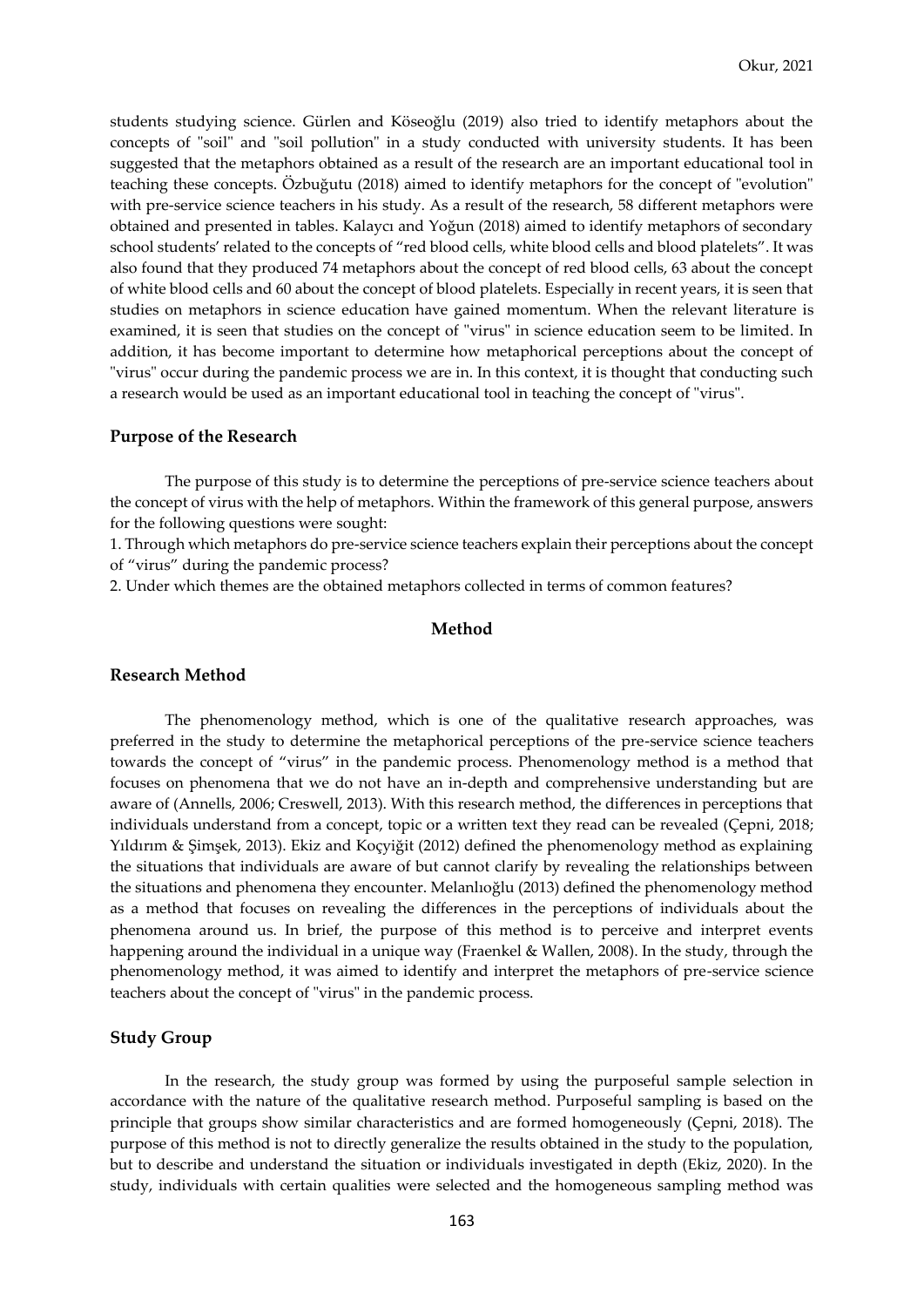preferred. The study group consists of 47 pre-service teachers studying at Sivas Cumhuriyet University Faculty of Education, Department of Science Education, based on voluntary sampling and selected according to appropriate situation sampling. The data were presented by coding as S1, S2, S3,…., S47 to keep the identity information of the pre-service teachers participating in the study confidential. Information on the study group is given in Table 1.

## **Table1**

## *Structure of the study group*

| Gender | <b>Pre-Service Teacher's Code</b>                                                                                        | Number |
|--------|--------------------------------------------------------------------------------------------------------------------------|--------|
| Male   | S1, S4, S5, S8, S11, S14, S15, S16, S17, S19,<br>S20, S23, S24, S27, S29, S31, S32, S33, S34,<br>S35, S38, S41, S42, S46 | 24     |
| Female | S2, S3, S6, S7, S9, S10, S12, S13, S18, S21,<br>S22, S25, S26, S28, S30, S36, S37, S39, S40,<br>S43, S44, S45, S47       | 23     |

## **Data Collection**

In the study, the data were collected by using semi-structured interview technique. Due to the pandemic process, the interviews were carried out by using the technological meeting tools like Zoom, WhatsApp and Skype. The data were recorded. Also, the answer to question "I am likening the virus to a……. because…." is also asked from the study group in writing.

## **Data Analysis**

Analyzes of the metaphors that 47 pre-service science teachers studying at the department of science education produced as a result of the interviews made with them on the concept of "virus" during the pandemic process were analyzed with the content analysis method, one of the high-level analysis methods. Content analysis is a type of analysis that consists of examining the content of qualitatively obtained data in detail and expressing it numerically (Ekiz, 2020). Yıldırım and Şimşek (2013) defined content analysis as organizing and interpreting the findings in a way that can be understood by the examiners, by creating tables by combining the obtained findings by creating concepts and themes. The analysis of the data in the study was carried out in six stages: coding, classification, arrangement, theming, tabulation and interpretation of the findings. In the research, it was tried to be themed by coding from the raw data. During this process, the unnecessary codes that were repeated and the expressions that were determined to be unrelated to the meaning they attributed to the metaphor were removed by classification, and new codes were created and edited where necessary. In this process, expert opinion in the analysis was also consulted in order to ensure validity and reliability. Finally, the edited data were presented in tables. In the presentation of the data, quotations from the statements of pre-service teachers were included in order to make the metaphors more explanative as well as descriptive and valid.

## **Findings**

In this section, the analysis and findings of the data collected by the semi-structured interview technique conducted with 47 pre-service teachers studying in the department of science teaching are included. Information about the first metaphor produced by the pre-service teachers participating in the study and their explanations accordingly are presented in Table 2.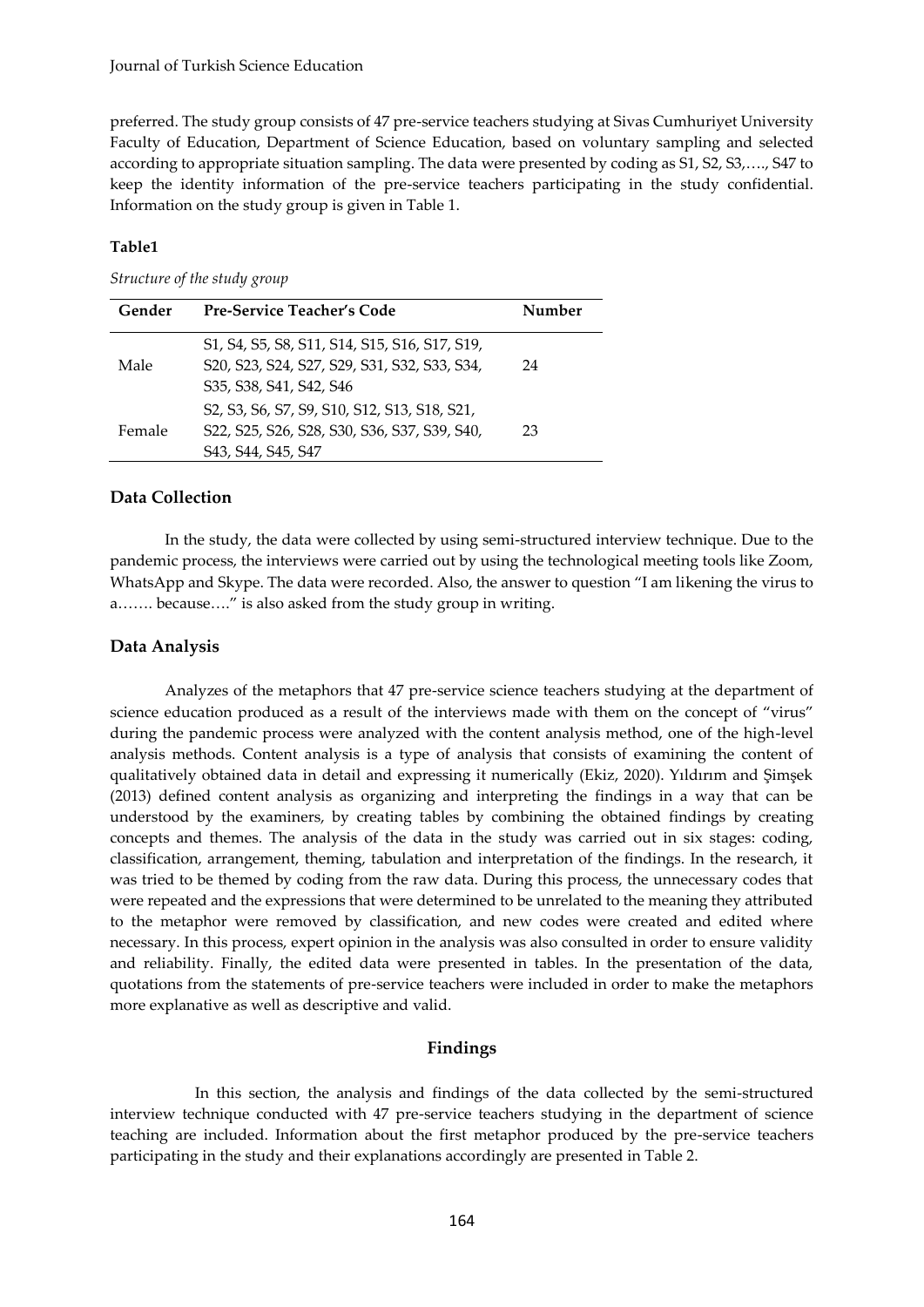# **Table 2**

| Raw-obtained metaphors and their explanations |  |
|-----------------------------------------------|--|
|-----------------------------------------------|--|

| Pre-Service<br><b>Teacher</b> | Metaphor                | Explanation                                                                                                                                                                                                                                                                                                                                                                                                                                        |
|-------------------------------|-------------------------|----------------------------------------------------------------------------------------------------------------------------------------------------------------------------------------------------------------------------------------------------------------------------------------------------------------------------------------------------------------------------------------------------------------------------------------------------|
| S1                            | Faded Flower            | Even if the flower fades away, it always keeps its seed<br>inside. Those seeds will give rise to more flowers the<br>next spring. Although the virus also looks bad, it<br>contains different beauties in the name of humanity.                                                                                                                                                                                                                    |
| S2                            | Fire                    | It burns out where it splashes.                                                                                                                                                                                                                                                                                                                                                                                                                    |
| S3                            | Reminder                | It reminded us of what we forgot in this process.                                                                                                                                                                                                                                                                                                                                                                                                  |
| S4                            | Apple Worm              | The apple looks like nothing on the outside, as if<br>everything is normal. But if this little worm inside the<br>apple is not cleaned, it will damage the whole apple and<br>even all the apples in contact nearby in time, starts to<br>rot them. The virus is like this; it first infects itself and<br>begins to spread.                                                                                                                       |
| S <sub>5</sub>                | Harmful Worm on a Leaf  | Just as those worms rot the leaf, or even the plant in a<br>short time, the virus also rots people.                                                                                                                                                                                                                                                                                                                                                |
| S <sub>6</sub>                | Cage                    | Like a bird longing to fly in the sky stripped of its                                                                                                                                                                                                                                                                                                                                                                                              |
|                               |                         | liberty, being stuck in a cage.                                                                                                                                                                                                                                                                                                                                                                                                                    |
|                               |                         | I don't want to meet with anybody, but I have to meet.                                                                                                                                                                                                                                                                                                                                                                                             |
| S7                            | Relative                | I don't know whether to eat it or rub it on. But it also                                                                                                                                                                                                                                                                                                                                                                                           |
|                               |                         | shows its importance in family chat.                                                                                                                                                                                                                                                                                                                                                                                                               |
| S8                            | The Avalanche Whose     | It grows more and more every day.                                                                                                                                                                                                                                                                                                                                                                                                                  |
|                               | Domain is the World     |                                                                                                                                                                                                                                                                                                                                                                                                                                                    |
| S9                            | An Invisible Enemy      | It is dragging humanity into a crisis, both materially<br>and spiritually. It causes great damage to the economy.<br>It negatively affects the education and health sector to a<br>great extent. The scariest thing is that people die in pain<br>and without seeing their loved ones one last time. The<br>virus attacks humanity with all its might, like a ruthless<br>enemy. I hope we get rid of this invisible enemy as soon<br>as possible. |
| S <sub>10</sub>               | <b>Biological Enemy</b> | The aim is to imprison death, dominate the world and<br>bring the end of humanity.                                                                                                                                                                                                                                                                                                                                                                 |
| S11                           | A Genetic Weapon        | In a scientific article I read, Bill Gates mentioned that in<br>2019 such an epidemic would emerge from the Chinese<br>city of Wuhan and spread to the world.<br>It teaches to win only in this way to act in unity and<br>solidarity with people, as war causes bad consequences.                                                                                                                                                                 |
| S12                           | War                     | The virus has caused many deaths, but it has taught<br>people what it means to be clean, what a great thing to<br>be able to stroll on the street, not to value money very<br>much, and what it means to live day by day, and most<br>importantly, that the great treasure is health.                                                                                                                                                              |
| S <sub>13</sub>               | Sharing                 | Spreads as you share.                                                                                                                                                                                                                                                                                                                                                                                                                              |
| S14                           | Study Lesson            | Wherever I go it always comes across.                                                                                                                                                                                                                                                                                                                                                                                                              |
|                               |                         | It's like I'll wake up one day and everything will pass. I                                                                                                                                                                                                                                                                                                                                                                                         |
| S <sub>15</sub>               | A Bad Dream             | will continue my normal life saying, "Oh! it was a<br>dream."                                                                                                                                                                                                                                                                                                                                                                                      |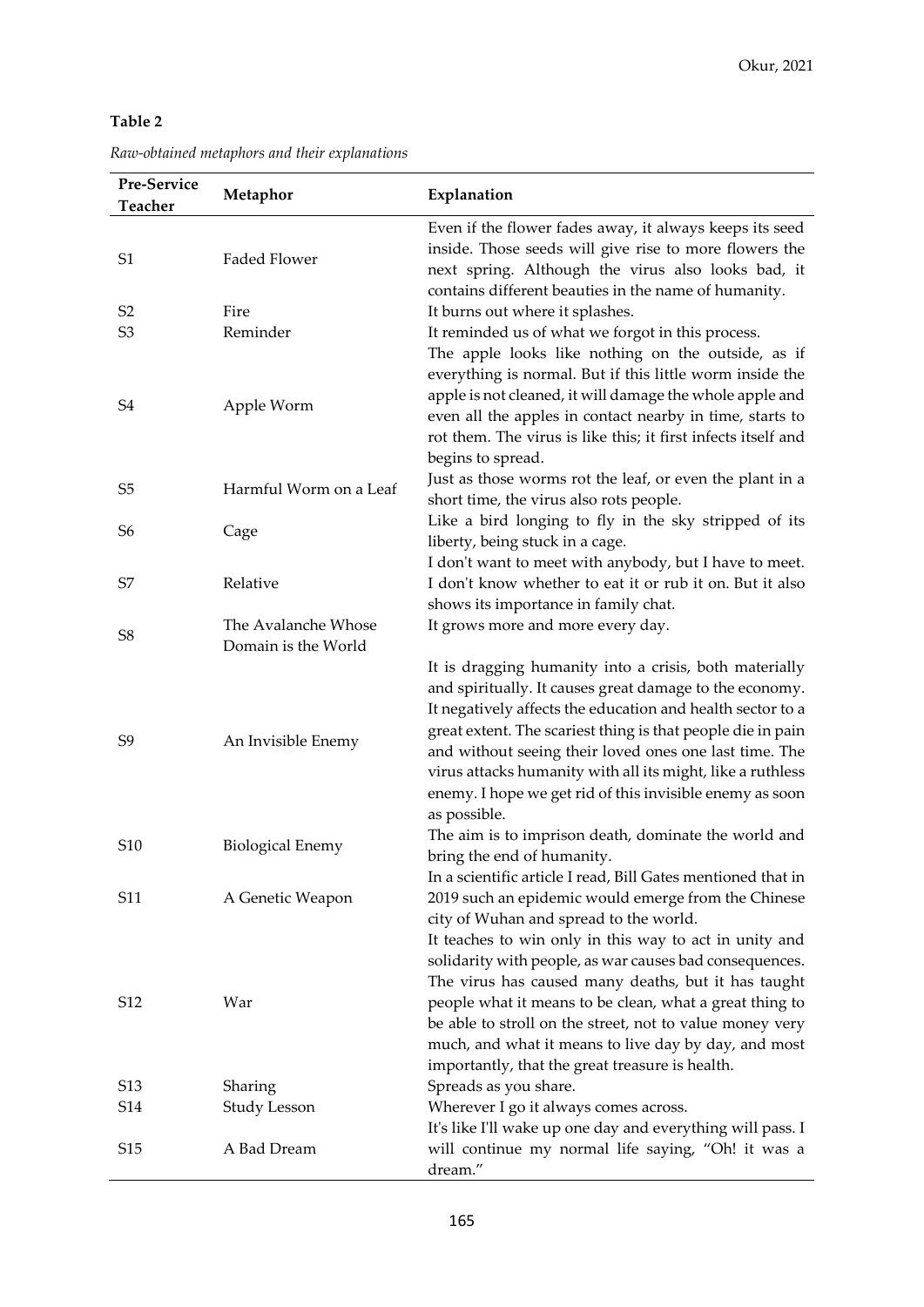| S <sub>16</sub>  | Teacher who does not<br>fulfill his/her duty<br>properly | Just as a virus emerges in a certain period of life, it<br>reveals the fact that it will leave people as a bad mark<br>not only in the period of its emergence but also in the<br>future. A teacher who does not fulfill his/her duty<br>properly cannot touch the lives of a group of students<br>assigned to him to train. Just as the precaution taken<br>early is a step to prevent the spread, the teacher who<br>takes the early steps in training will start success sooner<br>in their professional life.                                                                                                                                                                                                                                                                                    |
|------------------|----------------------------------------------------------|------------------------------------------------------------------------------------------------------------------------------------------------------------------------------------------------------------------------------------------------------------------------------------------------------------------------------------------------------------------------------------------------------------------------------------------------------------------------------------------------------------------------------------------------------------------------------------------------------------------------------------------------------------------------------------------------------------------------------------------------------------------------------------------------------|
| S17              | Some Punishment of the<br>Universe against Man           | All this time people were punishing and destroying the<br>universe. While people are punishing the nature,<br>animals and forests, we see the punishment that the<br>universe gives us with the virus. With this punishment,<br>while a great lesson is given to mankind, we see that<br>nature renews itself at this time. The shoots seeded<br>among the stones, in which we slaughtered the forest,<br>and the wandering swans freely in the forest can be the<br>greatest evidence for this. While the virus symbolizes<br>death, panic, fear and despair for people, it appears as<br>a self-renewal process for nature. While the universe is<br>recovering itself, man is now resting on the breaking<br>point. In short, the virus teaches freedom to nature<br>while teaching us captivity. |
| S18              | Japanese Glue                                            | If Japanese glue gets on our hands, it will hardly come<br>off. This disease is also transmitted by contact and<br>makes us uncomfortable.                                                                                                                                                                                                                                                                                                                                                                                                                                                                                                                                                                                                                                                           |
| S <sub>19</sub>  | Rules of Law                                             | It teaches people to live by the rules and keeps people<br>living in a certain order.                                                                                                                                                                                                                                                                                                                                                                                                                                                                                                                                                                                                                                                                                                                |
| S <sub>20</sub>  | Thief                                                    | There is nothing beautiful that it brings to us, but there<br>is a lot it takes from us with its existence. Whatever we<br>have, it takes away from us.                                                                                                                                                                                                                                                                                                                                                                                                                                                                                                                                                                                                                                              |
| S21              | <b>Barbed Wire</b>                                       | We want to go somewhere, we encounter barbed wire,<br>if we take precautions and pass, and we will not have<br>trouble. If we pass without any precautions, we will<br>suffer great damage. The virus is such a thing, if we take<br>precautions, we will not have trouble.                                                                                                                                                                                                                                                                                                                                                                                                                                                                                                                          |
| S <sub>22</sub>  | Shoes and Halay<br>(Anatolian Folk Dance)                | It travels everywhere. It looks like halay. Because when<br>we go from point a to point b in the problem, we go<br>everywhere with halay, and the virus goes everywhere<br>like halay.<br>Many people die; regardless of age, race or gender.                                                                                                                                                                                                                                                                                                                                                                                                                                                                                                                                                        |
| S <sub>2</sub> 3 | World War                                                | Countries are in a state of panic and no one can get out<br>because of the fear. Economically, everybody is limited                                                                                                                                                                                                                                                                                                                                                                                                                                                                                                                                                                                                                                                                                  |
| S <sub>24</sub>  | Stimulant                                                | and there is no complete freedom.<br>We are paying for our sins.                                                                                                                                                                                                                                                                                                                                                                                                                                                                                                                                                                                                                                                                                                                                     |
| S <sub>25</sub>  | Mosquito                                                 | It doesn't come out until it wants and it's annoying in                                                                                                                                                                                                                                                                                                                                                                                                                                                                                                                                                                                                                                                                                                                                              |
| S <sub>26</sub>  | Wi-fi                                                    | any situation.<br>It affects everything nearby, like Wi-fi.                                                                                                                                                                                                                                                                                                                                                                                                                                                                                                                                                                                                                                                                                                                                          |
| S27              | <b>Bailiff Officer</b>                                   | People understand the value of what they have in their<br>normal time when they lose them. This virus came just<br>like a bailiff and took our health, freedom, our school,                                                                                                                                                                                                                                                                                                                                                                                                                                                                                                                                                                                                                          |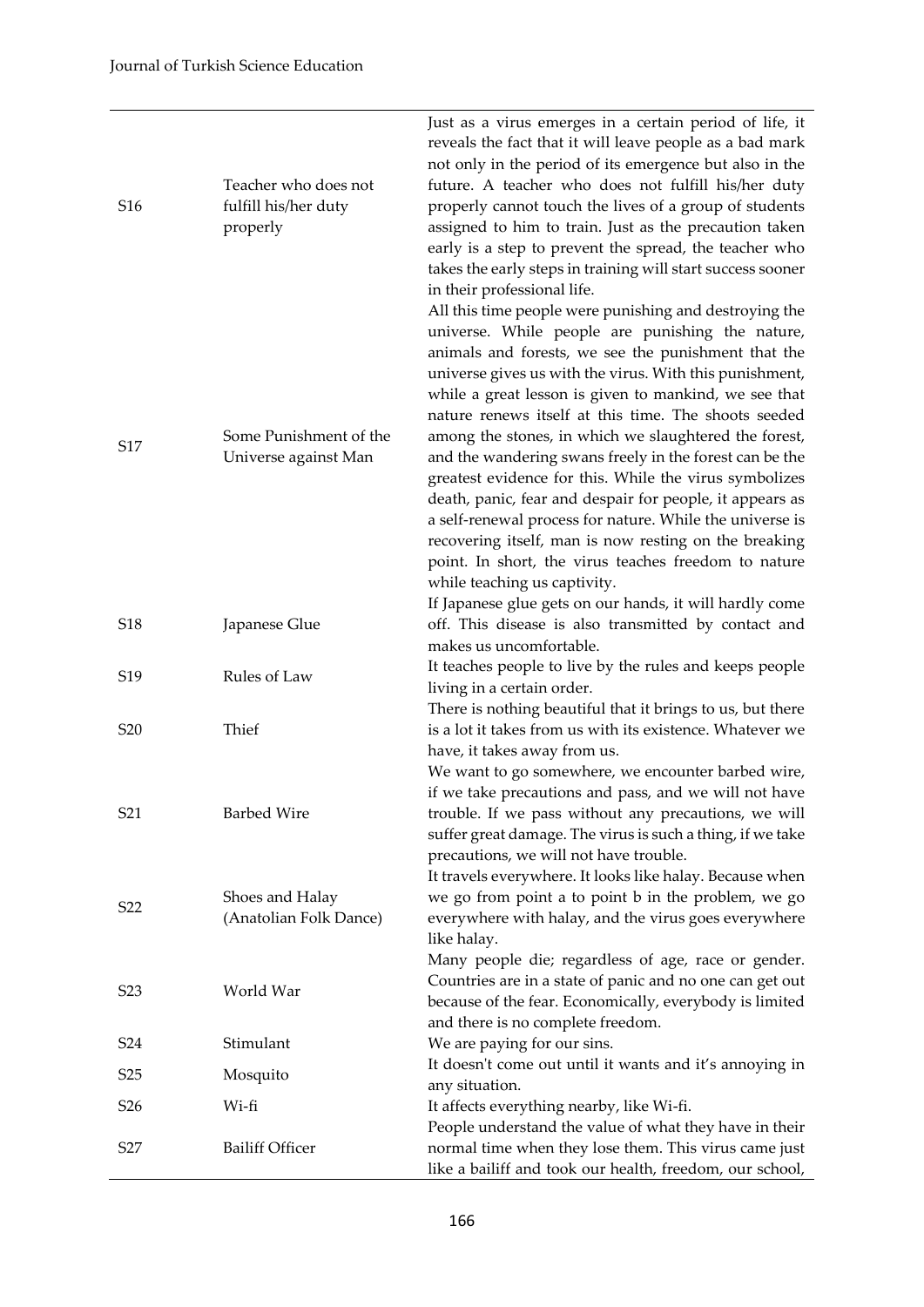|                                                                          | our social life, and everything that I have not yet been                                                      |
|--------------------------------------------------------------------------|---------------------------------------------------------------------------------------------------------------|
|                                                                          | aware of, but which is very valuable, and took away                                                           |
|                                                                          | from us permanently-temporarily. This bailiff is                                                              |
|                                                                          | enforcing all over the world. But it shows humanity                                                           |
| how valuable life is.                                                    |                                                                                                               |
|                                                                          | It is in our hands to pass or fail in the exam - Every                                                        |
| Examination and Poor<br>S <sub>28</sub>                                  | student who grows up with a poor education will                                                               |
| Education                                                                | continue by harming his environment as well as                                                                |
| himself.                                                                 |                                                                                                               |
|                                                                          | One rotten fruit can quickly rot nearby fruits where it is                                                    |
| S <sub>29</sub><br>Rotten Fruit                                          | found. Similarly, the virus can quickly transmit from a                                                       |
| make them sick.                                                          | sick person to thousands of healthy people and can                                                            |
| Relative visit                                                           |                                                                                                               |
| S <sub>30</sub><br>Once it starts, doesn't end.<br>S31                   |                                                                                                               |
| Nightmare<br>It ruined all my plans.                                     | By sending this virus in order not to be destroyed                                                            |
|                                                                          | anymore, nature shows us that human beings cannot                                                             |
| S32<br>Nature's Reaction                                                 | exist without nature and nature cannot exist without                                                          |
| humans.                                                                  |                                                                                                               |
|                                                                          | In order to defeat the virus, we must fight it and take                                                       |
| S33<br>Enemy<br>the necessary measures.                                  |                                                                                                               |
|                                                                          | People who can understand the seriousness of the issue                                                        |
| S34<br>IQ test                                                           | and use their mind will easily overcome this process.                                                         |
|                                                                          | The coronavirus came like an uninvited guest and                                                              |
| S35<br><b>Uninvited Quest</b><br>spread to all countries.                |                                                                                                               |
|                                                                          | Although I want to get rid of it and not be infected at                                                       |
| Addiction<br>S <sub>36</sub><br>all, I can be exposed because of others. |                                                                                                               |
|                                                                          | It locked us in the house. This dungeon virus is almost                                                       |
| S37<br>Prison                                                            | a fence. It prevents me from getting out. The walls are                                                       |
| coming upon me.                                                          |                                                                                                               |
| Tornado<br>S38<br>A disease strong enough to destroy a city.             |                                                                                                               |
| Person Smoking at Gas<br>S39                                             | Can cause the death of many people by creating an                                                             |
| Station<br>explosion alone.                                              |                                                                                                               |
| <b>S40</b><br>Leads to boredom and frustration.<br>War                   |                                                                                                               |
| Stone Thrown into the<br>Spreads very quickly like a wave effect.<br>S41 |                                                                                                               |
| Lake                                                                     |                                                                                                               |
| S42<br>Fear                                                              | It scares me that someone in my family or anyone I love                                                       |
| could get this disease.                                                  |                                                                                                               |
|                                                                          | It is a frightening problem for all people in the area                                                        |
| S43<br>Hot War                                                           | where it spreads. At the same time, wherever we are, a                                                        |
|                                                                          | situation that will end with the common struggle of the                                                       |
| people in the region where it is infected.<br><b>S44</b>                 |                                                                                                               |
| It spreads as fast and as dangerous as gossip.<br>Gossip                 |                                                                                                               |
|                                                                          | Because if the ignorant person spreads some ignorance<br>to everyone she/he communicates with, if we stop the |
| S45<br>Ignorance                                                         | conversation with the ignorant person, we will prevent                                                        |
| this ignorance from spreading.                                           |                                                                                                               |
|                                                                          |                                                                                                               |
| The person who fell is hard to get rid of<br>S46<br>Cliff                |                                                                                                               |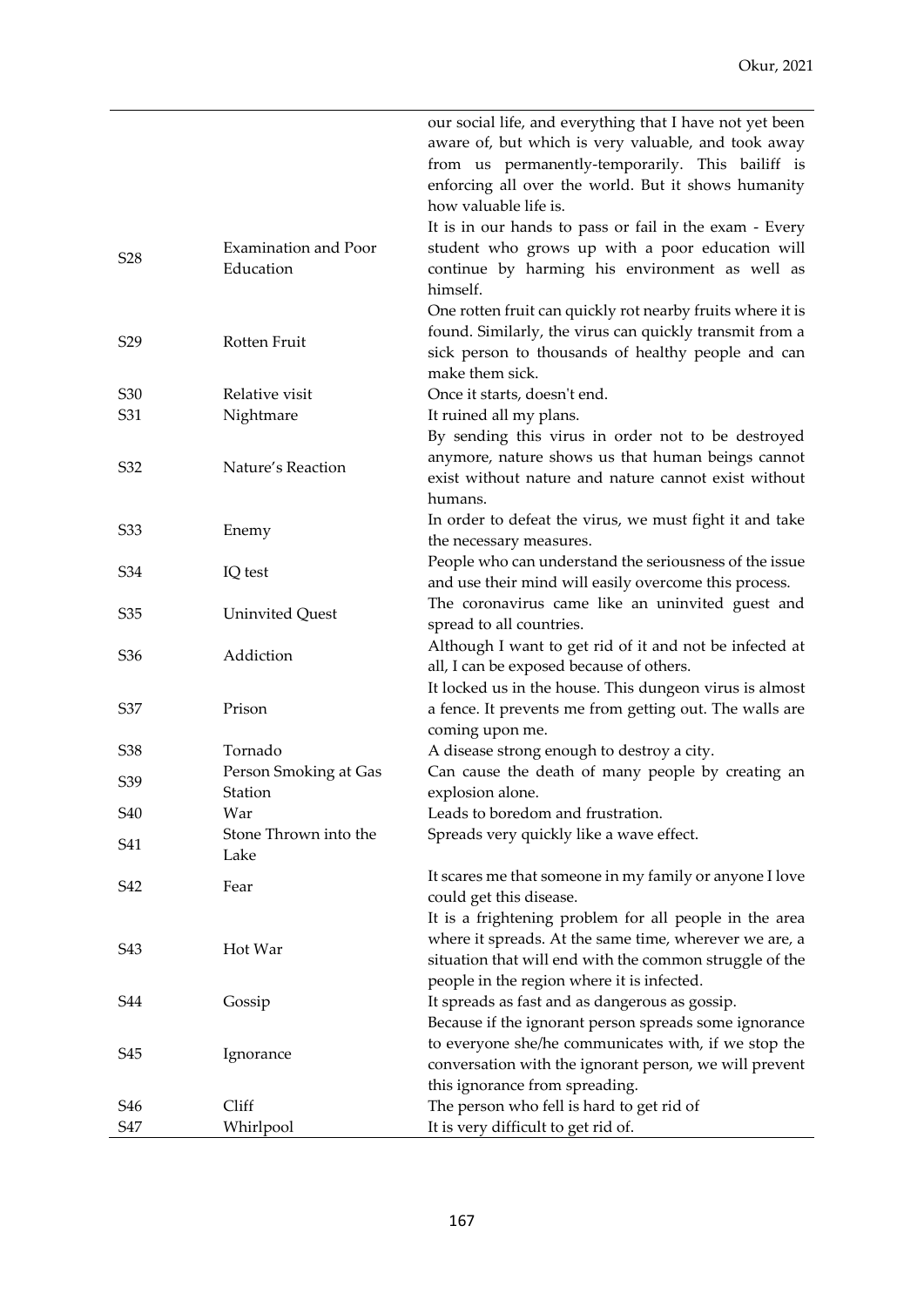When Table 2 is examined, it will be seen that 47 pre-service teachers created 49 different metaphors for the concept of "virus" and explained their reasons for creating these metaphors. The data in this table are given as raw. It is understood that pre-service teachers with codes S22 and S28 produced two different metaphors. Table 3, which gives the final form of the metaphors, was created by examining the raw data above.

# **Table 3**

| Pre-Service                       | <b>Metaphor Name</b>                   | Freq. | Pre-Service     | <b>Metaphor Name</b>       | Freq., |
|-----------------------------------|----------------------------------------|-------|-----------------|----------------------------|--------|
| <b>Teacher</b>                    |                                        | (f)   | <b>Teacher</b>  |                            | (f)    |
| S12, S23, S43, S40                | War                                    | 4     | S <sub>24</sub> | Stimulant                  | 1      |
| S9, S10, S33                      | Enemy                                  | 3     | S <sub>25</sub> | Mosquito                   |        |
| S <sub>15</sub> , S <sub>31</sub> | Nightmare                              | 2     | S <sub>26</sub> | Wi-fi                      |        |
| S4, S5                            | Fruit Worm                             | 2     | S27             | <b>Bailiff Officer</b>     |        |
| S7, S30                           | <b>Relative Visit</b>                  | 2     | S <sub>28</sub> | Examination                |        |
| S1                                | <b>Faded Flower</b>                    |       | S <sub>29</sub> | A Rotten Fruit             |        |
| S <sub>2</sub>                    | Fire                                   |       | S32             | Nature's Reaction          |        |
| S <sub>3</sub>                    | Reminder                               |       | S34             | IQ test                    |        |
| S <sub>6</sub>                    | Cage                                   |       | S35             | <b>Uninvited Guest</b>     |        |
| S <sub>8</sub>                    | Avalanche                              |       | S <sub>36</sub> | Addiction                  |        |
| S11                               | A Genetic Weapon                       |       | S37             | Prison                     |        |
| S13                               | Sharing                                |       | S38             | Tornado                    |        |
| S14                               | <b>Study Lesson</b>                    |       | S39             | Smoking in Gas Station     |        |
| S16                               | Poor Teacher                           |       | S41             | Stone thrown into the lake |        |
| S17                               | Punishment of the Universe against Man |       | S42             | Fear                       |        |
| S18                               | Japanese Glue                          | 1     | <b>S44</b>      | Gossip                     |        |
| S19                               | Rules of Law                           |       | S45             | Ignorance                  |        |
| S <sub>20</sub>                   | Thieves                                |       | S46             | Cliff                      |        |
| S21                               | <b>Barbed Wire</b>                     |       | S47             | Whirlpool                  |        |
| S <sub>22</sub>                   | <b>Shoes</b>                           |       | S <sub>28</sub> | Poor Education             |        |
| S <sub>22</sub>                   | Halay (Anatolian Folk Dance)           |       |                 |                            |        |

*The metaphors formed and their frequencies*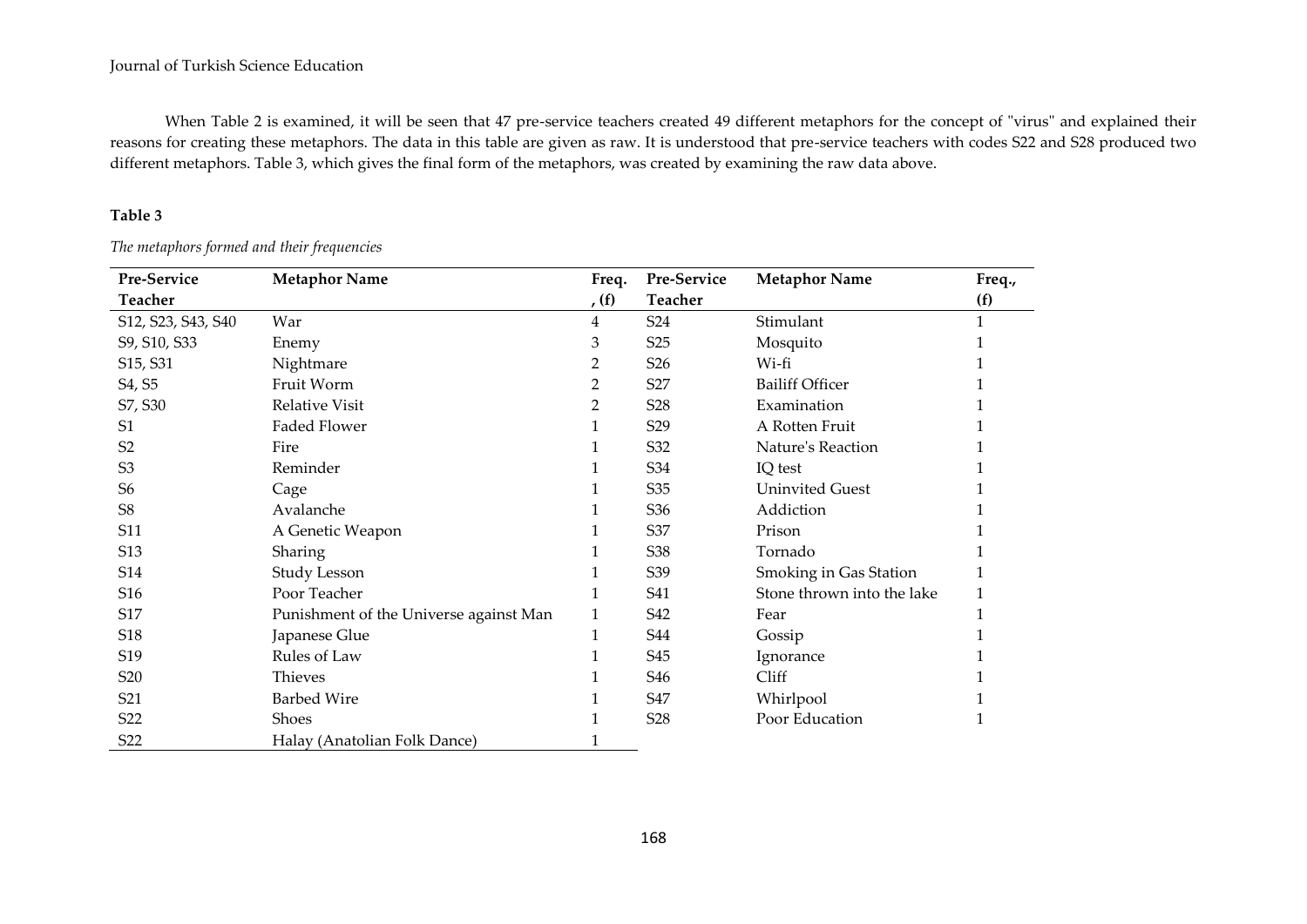When Table 3 is examined, it is seen that 49 metaphors formed by 47 pre-service teachers about the concept of "virus" are classified and simplified. The answers given by the pre-service teacher S12, S23, S40, S43 are under the code "War", the answers given by the pre-service teacher S9, S10, S33 are under "Enemy" code, and the answers given by the pre-service teacher S15, S31 are under the code "Nightmare". It is understood that the answers given by the pre-service teachers with the codes S4, S5 are classified under the code of "Fruit Worm", and the answers given by the pre-service teacher S7, S30 under the code "Relative Visit". In addition, the answers given by the pre-service teachers with the codes S8, S16, S17 and S39 were simplified. It is seen that the 49 metaphors obtained as raw as a result of the operations were reduced to 41 metaphors. The themes were created with 41 codes obtained after these processes and are displayed in Table 4.

## **Table 4**

*Themes created*

| <b>Theme</b>   | <b>Themes</b>                 | Codes                       | $f_c$ | Pre-service     | $f_s$ |
|----------------|-------------------------------|-----------------------------|-------|-----------------|-------|
| Number         |                               |                             |       | Teacher         |       |
|                |                               | Nightmare                   |       | S15, S31        |       |
|                | Anxiety and Worry             | Fear                        |       | S42             |       |
|                |                               | Whirlpool                   |       | S47             |       |
|                |                               | Cliff                       |       | S46             |       |
| 1              |                               | Thief                       | 9     | S <sub>20</sub> | 12    |
|                |                               | Enemy                       |       | S9, S10, S33    |       |
|                |                               | Prison                      |       | S37             |       |
|                |                               | Cage                        |       | S <sub>6</sub>  |       |
|                |                               | Mosquito                    |       | S <sub>25</sub> |       |
|                |                               | Examination; Poor Education |       | S <sub>28</sub> |       |
|                |                               | IQ Test                     |       | S34             |       |
|                |                               | Study Lesson                |       | <b>S14</b>      |       |
| $\overline{2}$ | <b>Education and Training</b> | Poor Teacher                | 6     | S16             | 5     |
|                |                               | Ignorance                   |       | S45             |       |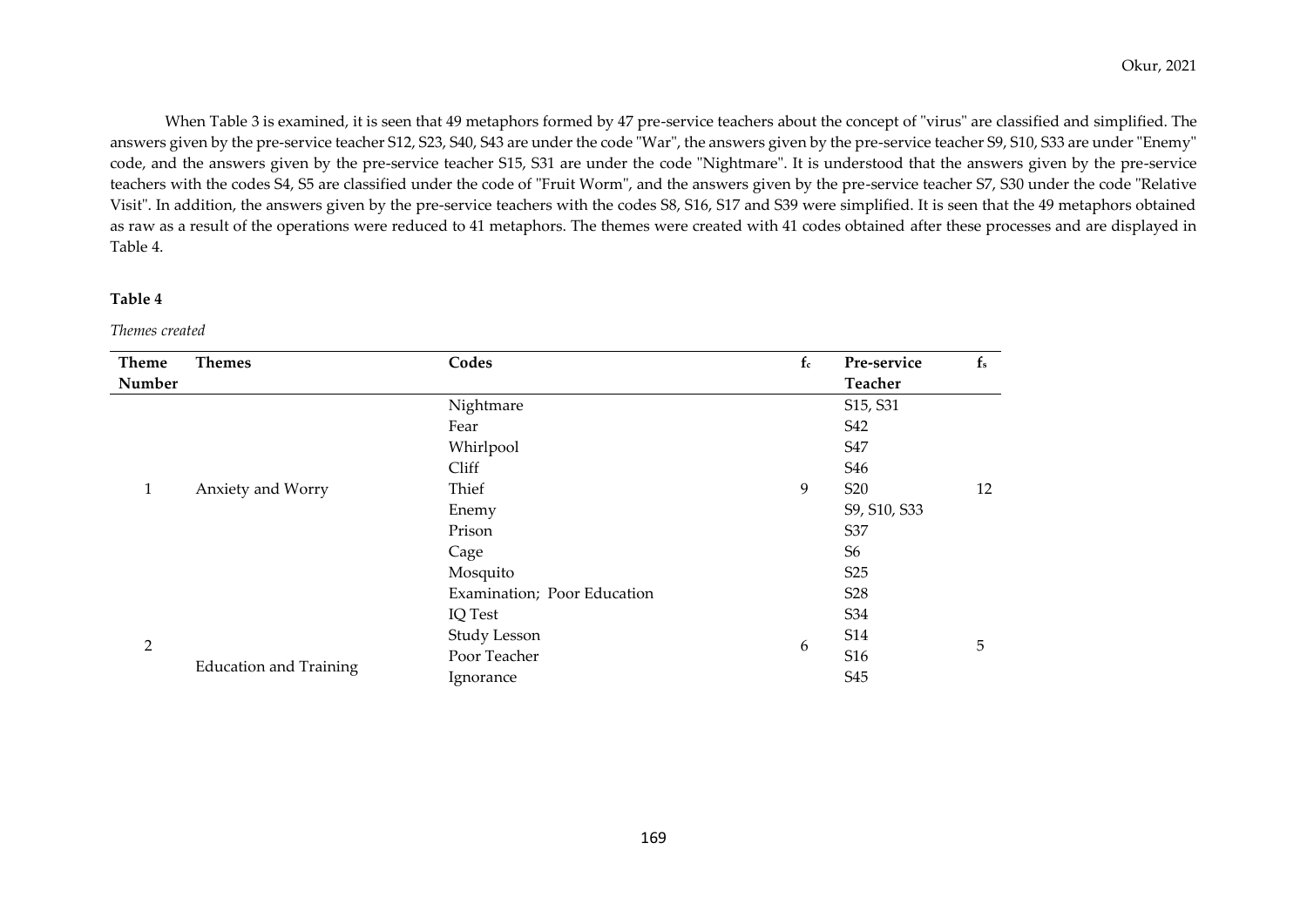|   |                                             | Wi-fi; Gossip                          |   | S26; S44                                          |    |
|---|---------------------------------------------|----------------------------------------|---|---------------------------------------------------|----|
|   |                                             | Stone thrown into the lake             |   | S41                                               |    |
|   |                                             | Shoes; Halay (Ant. Folk Dance)         |   | S <sub>22</sub>                                   |    |
| 3 | <b>Spreading Structure and Process</b>      | Sharing                                | 9 | S13                                               | 8  |
|   |                                             | Avalanche                              |   | S <sub>8</sub>                                    |    |
|   |                                             | Rotten Fruit                           |   | S <sub>29</sub>                                   |    |
|   |                                             | Faded Flower                           |   | S <sub>1</sub>                                    |    |
|   |                                             | Punishment of the Universe against Man |   | S17                                               |    |
|   |                                             | Rules of Law                           |   | S19                                               |    |
|   |                                             | Nature's Reaction                      | 7 | S32                                               |    |
|   |                                             | Reminder                               |   | S <sub>3</sub>                                    | 7  |
| 4 | Warning and Sanction                        | Barbed wire                            |   | S21                                               |    |
|   |                                             | Bailiff Officer; Stimulant             |   | S27; S24                                          |    |
|   |                                             | War                                    |   | S12, S23, S40,                                    |    |
|   |                                             | Fire                                   |   | S43                                               |    |
| 5 | Violence and Harm                           | Genetic Weapon                         | 6 | S <sub>2</sub>                                    | 10 |
|   |                                             | Smoking at a Gas Station,              |   | S11                                               |    |
|   |                                             | Fruit Worm; Tornado                    |   | S39                                               |    |
|   |                                             |                                        |   | S <sub>4</sub> , S <sub>5</sub> ; S <sub>38</sub> |    |
|   |                                             | <b>Uninvited Guest</b>                 |   | S35                                               |    |
| 6 | Unexpected Situation and<br>Dissatisfaction | Relative Visit                         | 4 | S7, S30                                           | 5  |
|   |                                             | Japanese Glue; Addiction               |   | S <sub>18</sub> ; S <sub>36</sub>                 |    |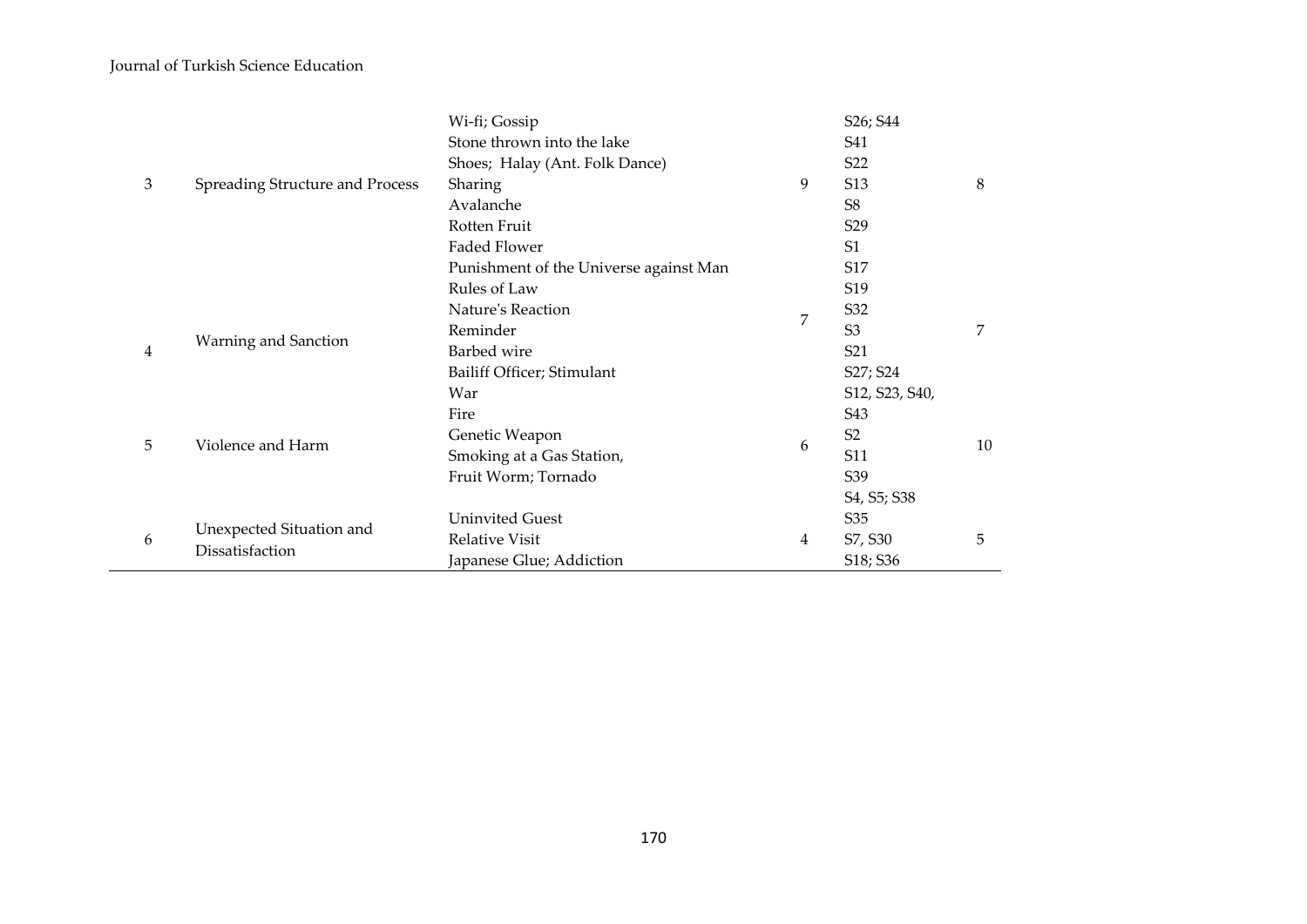When Table 4 is examined, it is understood that the metaphors created by 47 pre-service teachers for the concept of "Virus" are gathered under 6 themes. These are: the metaphors formed by 12 pre-service teachers under the theme of "Anxiety and Worry" are gathered around 9 codes; the metaphors formed by 5 pre-service teachers under the theme of "Education and Training" are gathered around 6 codes; the metaphors formed by 8 pre-service teachers under the theme of "Spreading Structure and Process" are gathered around 9 codes; the metaphors formed by 7 pre-service teachers under the theme of "Warning and Sanction" are gathered around 7 codes; the metaphors formed by 10 pre-service teachers under the theme of "Violence and Harm" are gathered around 6 codes; and the metaphors formed by 5 pre-service teachers under the theme of "Unexpected Situations and Dissatisfaction" are gathered around 4 codes.

## **Discussion, Conclusion and Recommendations**

In present study conducted to determine the metaphorical perceptions of the concept of "Virus" during the pandemic process with 47 pre-service teachers studying at the department of science teaching, it is seen that 49 metaphors were formed in raw form and 41 metaphors in reduced form. In addition, when the findings are examined, it is understood that 6 themes have occurred. Among these themes, the theme of "Anxiety and Worry" has come to the fore, which constitutes 9 metaphors in terms of the number of codes and expressed by 12 participants. When this theme was examined, the participants S9, S10 and S33 used the "Enemy" metaphor more frequently than other metaphors. The metaphor of "Nightmare" has been repeated twice and other metaphors have been expressed once. Considering that the period in which the research data was collected is the period of struggle with pandemics and the high number of deaths in the period (Ministry of Health, 2020), it is thought that the concept of "virus" is effective in the formation of this theme that causes anxiety, worry and fears. Constructed by 9 metaphors and expressed by 9 participants; the theme related to "Spreading Structure and Process" comes to the fore second. The metaphors of "Wi-fi, Gossip, Stone Throwed into the Lake, Shoes, Halay, Sharing, Avalanche, Rotten Fruit, Faded Flower" under the theme of "Spreading Structure and Process" reveals the perception that the virus infects more people by spreading in physical environment/solid, liquid, gas/transferred from point to point. According to the statements of the participants, this spreading process is sometimes perceived as being with a solid object such as a shoe or faded flower, and sometimes with electromagnetic waves such as Wi-Fi. It is also seen that spreading is explained by emotional expressions such as "sharing". "Warning and Sanction" theme consists of the metaphors "Punishment of the Universe Against Man, Rules of Law, Nature's Reaction, Reminder, Barbed Wire, Bailiff Officer, Stimulant". When the theme is examined, it is stated that humanity is punished with abstract concepts such as the universe and nature, and at the same time, nature renews itself positively in this process. From these statements, we can deduce the perception that the virus has made natural selection in the participants. As can be understood from the other codes in the theme, it may be revealed that humanity must obey some rules while living on the earth, and if it does not, it will be subject to sanctions. The theme of "Education and Training" consists of 6 metaphors with the code "Examination, IQ Test, Study Lesson, Poor Teacher, Ignorance, Poor Education". The metaphors such as "poor teacher" and "poor education" in the theming of the virus with education and training, the fact that a teacher who does not perform his/her duty properly or individuals trained by an education system that does not function well will play a role in raising the next generations has taken into account. Considering the role of education in raising people, this will cause a chain deformation and this situation is compared to a virus. It is thought that the transmission of the virus in contact with others of an infected person is interpreted as associated with poor education. In addition, it is understood from the participants' statements that the concept of virus caused the formation of metaphors such as "examination", "IQ test" and "Study Lesson" due to the effect of the pandemic process. Associating the virus with concepts such as studying lesson, examination, and ignorance reveals that by creating a perception of an exam to be infected or not, they evaluate the inclination of the virus to increase and decrease according to whether warnings of the authorities and the said precautions are followed or not.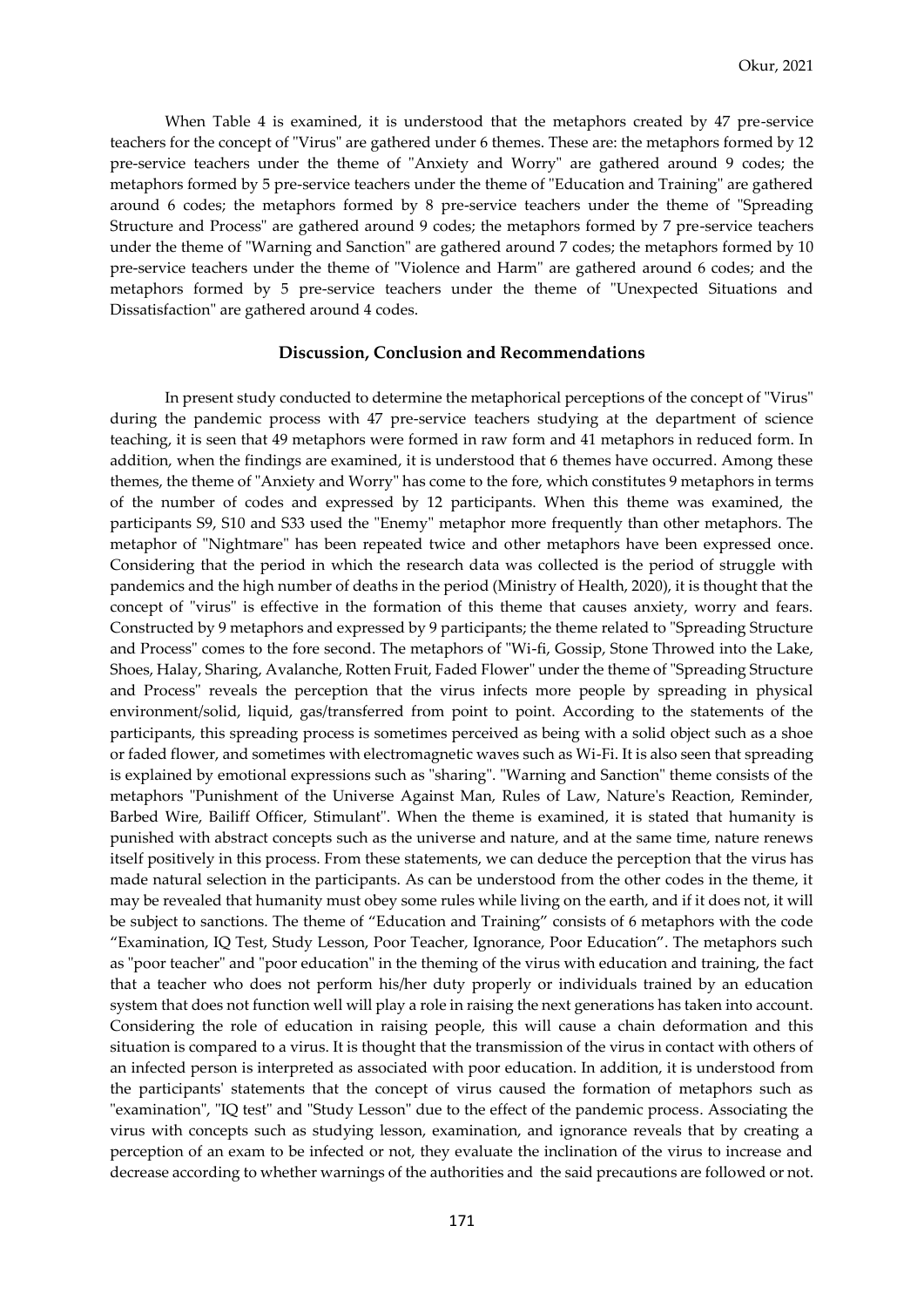The theme "Violence and Harm" consisted of 6 metaphors expressed by 9 participants. Among the metaphors that constitute this theme, the metaphor of "War" was expressed by 4 participants and appears to be the most common metaphor in the study. Participants stated that the war was terrible, killed many people regardless of age, race, or gender in the region and associated it with the virus, and a situation that restricts freedom. This situation is thought to be caused by restrictive measures in the pandemic environment and the death of people infected with the virus regardless of age, gender and race. While explaining this situation by likening the virus to a "weapon", S11 gave an example from a book he had read and stated that this virus was produced and spread in a laboratory environment. It can be said that the main reason for the formation of codes such as "Fire, Fruit Worm and Smoking at the Gas Station" is that the virus affects everyone around it. The theme of "Unexpected Situations and Dissatisfaction" is formed by 5 participants with 4 codes. In this theme, the participants associated the virus to unpleasant situations such as Japanese glue that is difficult to remove from their hands and their addiction they could not quit. In addition, a participant was uncomfortable with his/her relatives coming to them constantly and associated this situation with the virus. It is thought that the formation of this theme is based on the fact that the virus appears at an unwanted moment and it is very difficult to get rid of it. Considering the metaphors formed within the scope of the study, it is seen that metaphors containing mostly negative statements came up with the effect of the pandemic process. When the literature is examined, this situation is similar to the metaphors formed for the GMO concept in Uzunkol's (2012) study and the metaphors formed in Arslan and Zengin's (2016) study on the concept of global warming. Lakoff and Johnson (2003) stated in their study that metaphorical thinking consists of the situations and experiences of the individual. In present study, it was determined that due to the pandemic process, quite rich, meaningful and containing different perspectives were formed. In particular, it is known that using metaphors in science education helps learning (Harrison & Treagust, 2006; Jeppsson, et al., 2013). In present study, the phenomenological method, one of the qualitative research approaches, was used, and it is suggested that present method can be used in the same department and in different departments, as well as by developing quantitative measurement tools to collect findings that represent Turkey.

#### **References**

- Aksakal, Ş., & Yılayaz, Ö. (2019). The metaphorical perceptions of pre-service science teachers towards art in science activities. *Turkish Journal of Educational Studies*, *6*(1), 1-17.
- Akşit, İ., & Erkan, D. (2015). An action research on teaching the concept of housing in social studies lesson. *Uşak University Journal of Educational Research*, *1*(1), 78-87.
- Anılan, B. (2017). The metaphorical perceptions of pre-service science teachers' relation to the concept of chemistry. *Journal of Qualitative Research in Education, 5*(2), 7-27.
- Annells, M. (2006). Triangulation of qualitative approaches: Hermeneutical phenomenology and grounded theory. *Journal of Advanced Nursing*, *56*(1), 55-61.
- Arslan, A., & Zengin, R. (2016). Investigation of science teacher student' perceptions about the concept of global warming through metaphor analysis. *The Journal of Academic Social Science Studies*, 44, 453-466.
- Atasoy, Ş., Tekbıyık, A., & Gulay, A. (2013). The effect of concept cartoons on fifth grade students' understanding of the concept of sound. *Journal of Turkish Science Education, 10*(1), 176-196.
- Beyoğlu, A., & Demirali, Y.E. (2018). The metaphorical perceptions of the students of the fine arts education on the concept of space. "*HUMANITAS-International Journal of Social Sciences*, *6*(11), 71- 90.
- Bolat, Y. (2017). Pre-service primary teachers' perceptions about Turkish education history course: a metaphor analysis. *Mustafa Kemal University Journal of Social Sciences Institute, 14*(38), 12-28.
- Carolan, M. S. (2006). The values and vulnerabilities of metaphors within the environmental sciences. *Society and Natural Resources,* 19, 921-930.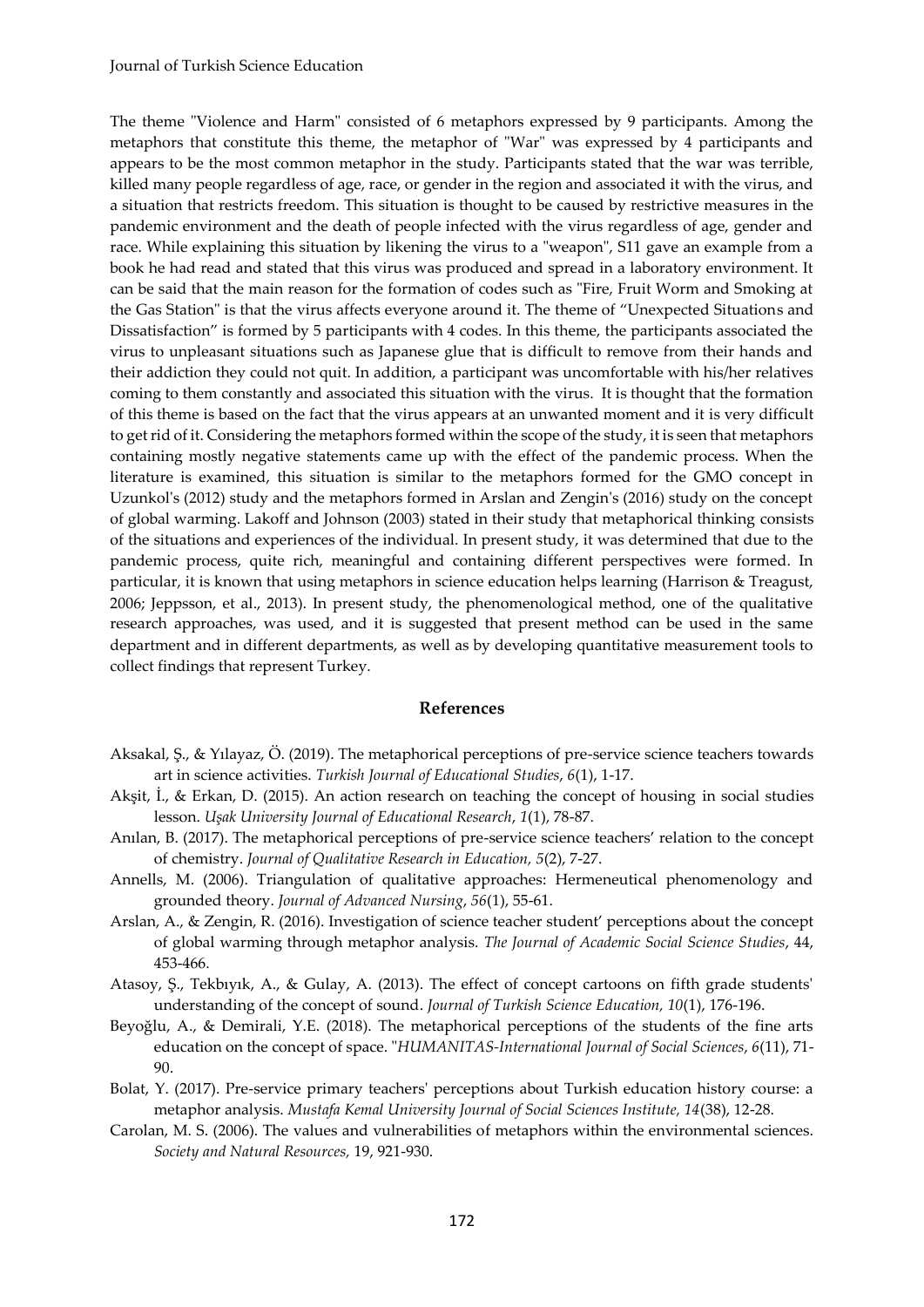- Cerit, Y. (2008). Students, teachers and administrators' views on metaphors about the concept of teacher. *Turkish Journal of Educational Sciences, 6* (4), 693-712.
- Coştu, B., Ünal, S., & Ayas, A. (2007). Using events in daily life in science teaching. *Ahi Evran University Journal of Kırşehir Education Faculty, 8* (1), 197-207.
- Creswell, J. W. (2013). Qualitative inquiry & research design: Choosing among five approaches (4<sup>th</sup> ed.). New York: Sage.
- Çalık, M., Ünal, S., Coştu, B., & Karataş, F. Ö. (2008). Trends in Turkish Science Education. *Essays in Education, Special Editio*n, 23-46.
- Çalık, M., Okur, M. & Taylor, N. (2011). A Comparison of different conceptual change pedagogies employed within the topic of "Sound Propagation", *Journal of Science Education and Technology, 20*, 729--742
- Çelikten, M. (2006). Culture and teacher metaphors. *Journal of the Institute of Social Sciences, 21*(2), 269- 283.
- Çepni, S. (2018). *Introduction to research and project studies*. Press (Eight Print), PegemA Publishing: Ankara
- Değirmenci, S., Karamustafaoğlu, S., & Karamustafaoğlu, O. (2019). Metaphoric perceptions of theology and science education department students about the concept of light. *Amasya Theology Journal, 12*, 83-119.
- Demirbaş, M., Tanrıverdi, G., Altınışık, D., & Şahintürk, Y. (2011). The effect of conceptual change texts on elimination of pre-service science teachers' misconceptions about solutions. *Sakarya University Journal of Education*, *1* (2), 52-69.
- Demirci, N. (2020). *Determination of metaphorical perceptions of science and primary school classroom preservice teachers for some basic science subjects and concepts* [Unpublished master's thesis]. Ağrı İbrahim Çeçen University.
- Doğru, M., Gençosman, T., Ataalkın, A. N., & Şeker, F. (2012). Analysis of master's and doctoral theses in science education. *Journal of Turkish Science Education*, *9*(1), 49-64.
- Duban, N., and Arısoy, H. (2017). Examination of  $8<sup>th</sup>$  grade students' perceptions about exam for transition from basic education to secondary education (TEOG) through metaphors. *Kalem International Journal of Education and Human Sciences 71*(12), 67-98.
- Duman, M. Ş., & Avcı, G. (2016). Eighth grade students' state of matter and misconceptions about the heat unit. *Uşak University Journal of Educational Research*, *2*(3), 129-165.
- Eilam, B. (2009). The secrets of successful veteran biology teachers: Metaphors of evolution, regeneration, and adaptation. *Teachers and Teaching: Theory and Practice*, *15*(4), 493-513.
- Ekici, G. (2016). Determining the perceptions of pre-service biology teachers regarding the concept of microscope: A metaphor analysis study. *Ahi Evran University Journal of Kırşehir Education Faculty, 17*(1), 615-636.
- Ekiz, D. (2001). *Science Teaching and Learning in Primary Education: Philosophical, Psychological Foundations and Practical Applications,* Trabzon: Derya Kitabevi.
- Ekiz, D. (2020). *Scientific research methods*. (6thEdition), Ankara: Anı Publishing.
- Ekiz, D. & Koçyiğit, Z. (2012). Determining the metaphors of primary school teachers regarding the concept of "teacher". *Kastamonu Education Journal, 21*(2), 439-458.
- Ekiz, D. & Gülay, A. (2018). Exploring the Metaphors of Primary School Students on 'Ideal Classroom Environment', *Kastamonu Educational Journal, 26* (4), 1121-1334.
- Eren, B. (2018) Metaphoric perceptions of pre-service special education teachers on the concept of "music". *Turkish Studies Electronic, 13*(19). 697-716.
- Ergün, A., & Kıyıcı, G. (2019). Metaphoric perceptions of pre-service science teachers on STEM education. *Kastamonu Education Journal, 27*(6), 2513-2527.
- Fraenkel, J. R., & W. Allen, N.E. (2008). *How to design and evaluate research in education*. 7<sup>th</sup> Edition, New York: McGraw-Hill Higher Education.
- Geçit, Y. & Gencer, G. (2011). Determining the geography perceptions of first grade primary school students through metaphor (Rize University example). *Marmara Geographical Journal,* 23, 1-19.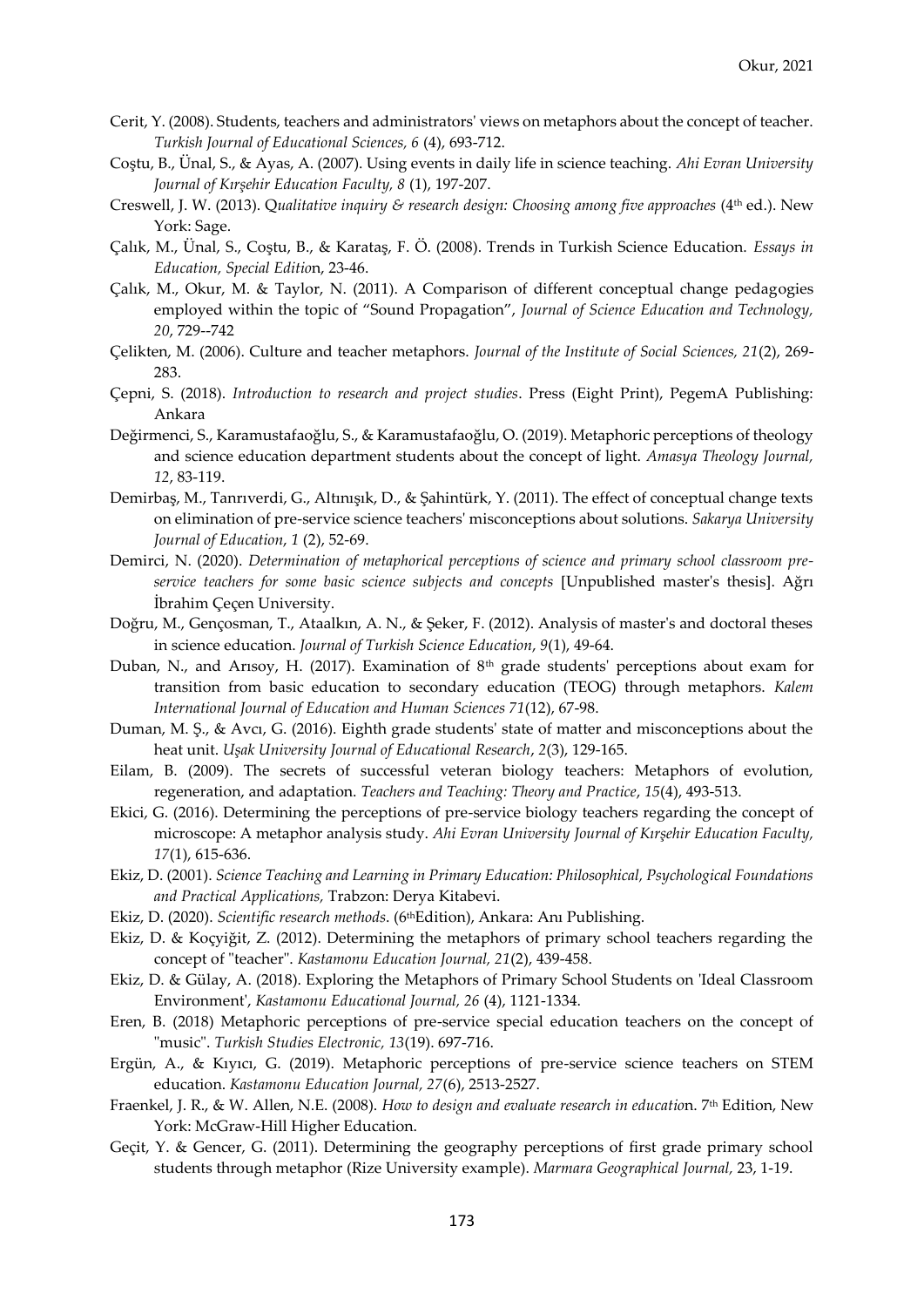- Gezer, M. (2020). Thematic content analysis of studies using metaphors in social studies education. *Atatürk University Journal of Social Sciences Institute, 24*(3), 1513-1528.
- Gibbs, R. W., & Ortony, A. (2008). *The Cambridge handbook of metaphor and thought (Cambridge Handbooks in Psychology)*, Cambridge University Press; Illustrated edition.
- Girgin, D. (2019). The metaphorical perceptions of pre-service music teachers for instrument training. *Journal of Qualitative Research in Education, 7*(1), 161-175.
- Gürlen, E., & Köseoğlu, P. (2019). Metaphor analysis of university students' perceptions regarding the concept of "soil and soil pollution". *Abant İzzet Baysal University Journal of Education Faculty, 19*(1), 243-256.
- Harrison, A.G. & Treagust, D.F. (2006). Teaching and learning with analogies: Friend or foe? In P. J. Aubusson, A. G. Harrison, & S.M. Ritchie, (Eds.), *Metaphor and analogy in science education* (pp.11- 24). Dordrecht, The Netherlands: Springer.
- İncebacak, B.B., Sarışan, A.T., & Yaman S. (2018). A look at novelty and innovation concepts in education through the eyes of primary school teachers: Metaphor analysis. *Eskişehir Osmangazi University Turkish World Application and Research Center Education Journal, 3*(2), 19-29.
- Kalaycı, S., & Yoğun, C. (2018). Examining secondary school students' perceptions about the concepts of "Red Blood", "White Blood" and "Blood Platelets" through metaphor. *OPUS International Journal of Society Studies*, *8*(14), 188-216.
- Kalyoncu, R., & Liman, S. (2013). Teachers' metaphors regarding "visual arts lesson" and "visual arts teacher" concepts. *Fine Arts, 8*(1), 115-130.
- Kalra, M., B. ve Baveja, B. (2012). Teacher thinking about knowledge, learning and learners: A metaphor analysis, *Procedia - Social and Behavioral Sciences*, 55, 317-326.
- Kaptan, F. (1999). *Science teaching*. İstanbul: N.E. Printing Office
- Karaca, S.Y, & Ada., S. (2018). Determining students' perceptions of mathematics lesson and mathematics teachers with the help of metaphors. *Kastamonu Education Journal, 26*(3),789-800.
- Karapınar, B.Ç., & Arıbaş, K. (2017). The metaphorical perceptions of pre-service social studies teachers about nature education. *Anatolian Journal of Cultural Research, 1*(2), 40-66.
- Kaya, S. (2017). *Concept teaching in science education.* Pegem Citation Index, 233-256.
- Kızılay, E, & Tanık Önal, N. (2020). Investigation of the perceptions of the academicians in science education towards the science course. *Journal of Individual Differences in Education*, *2*(1), 1-11.
- Koohang, A., & Harman, K. (2005). Open source: A metaphor for e-learning. *Informing Science Journal, 8*, 75-86.
- Lancor, R. (2015). An analysis of metaphors used by students to describe energy in an interdisciplinary general science course. *International Journal of Science Education*, 37(5-6), 876-902
- Lakoff, G., & Johnson, M. (2003). *Metaphorswe liveby*. G.Y. Demir (Trans.). İstanbul: Paradigm Publishing.
- Levine, P.M. (2005). Metaphors and images of classrooms. *Kappa Delta Pi Record, 41*(4), 172-175.
- Limon, İ., & Durnalı, M. (2018). The metaphorical perceptions of doctoral students towards doctoral education and faculty members. *Sakarya University Journal of Education, 8*(1), 26-40.
- Melanlıoğlu, D. (2013). Dictionary use habits of secondary school students: A qualitative research. *International Journal of Turkish Literature Culture Education, 2*(2), 266-284.
- Namlı, A., Temel, C., & Güllü M. (2017). The metaphors that secondary school students produce about physical education lesson, *Kastamonu Education Journal 25*(2), 479-496.
- Jeppsson, F., Haglund, J., Amin, T. G., & Strömdahl, H. (2013). Exploring the use of conceptual metaphors in solving problems on entropy. *Journal of the Learning Sciences, 22*(1), 70-120.
- Okur, M. (2009). *Comparison of different methods that provide conceptual change: Sound propogation topic example* [Unpublished master's thesis]. Karadeniz Technical University.
- Özbuğutu, E. (2018). The metaphorical perceptions of pre-service science teachers about the concept of evolution. *Academia Educational Research Journal, 3*(1), 28-43.
- Öztürk, Ç. (2007). Pre-service social studies, primary school and science teachers' metaphor situations regarding the concept of 'geography'. *Ahi Evran University Journal of Kırşehir Education Faculty, 8*(2), 55 - 69.